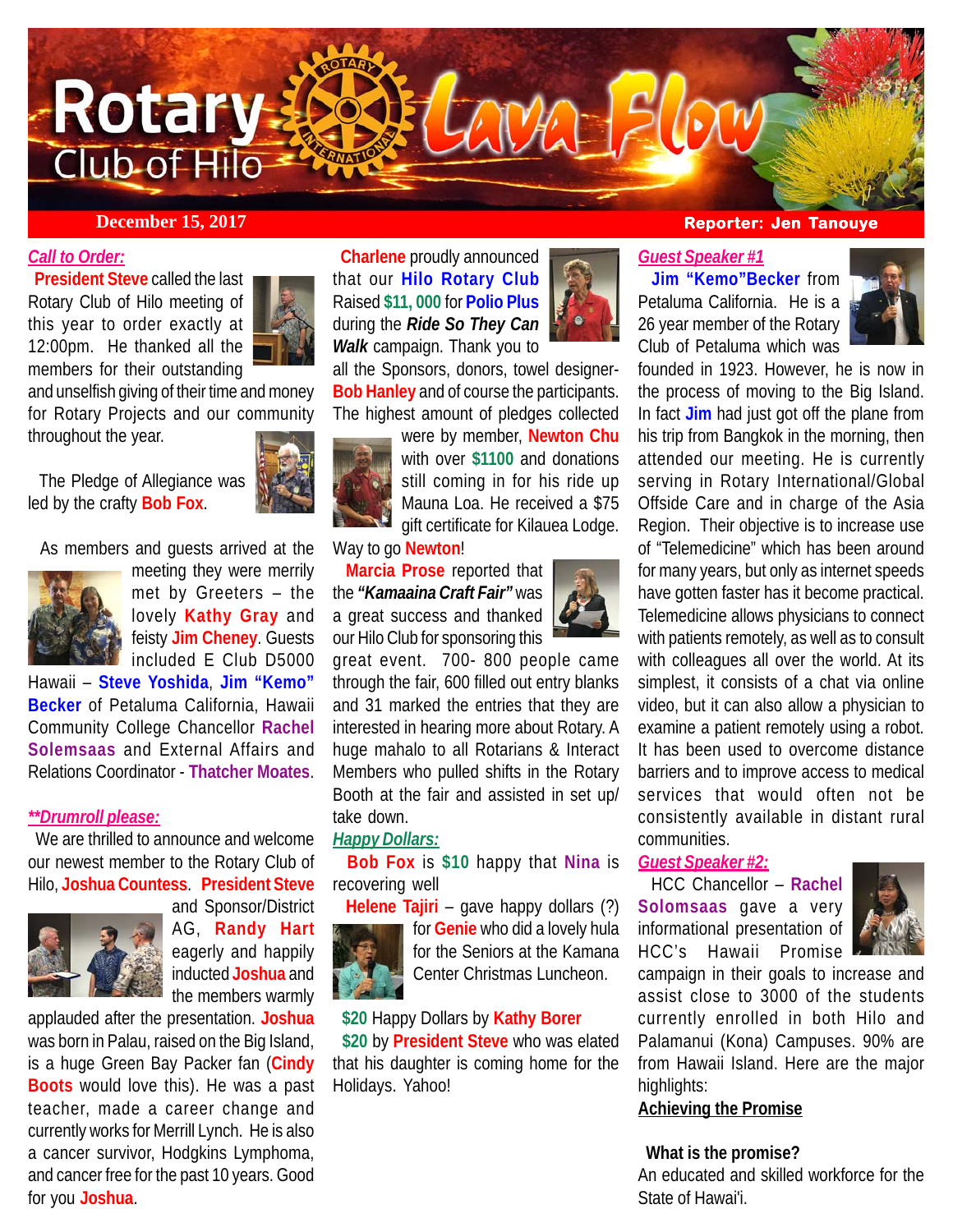# *Birthdays:*

**Kui Costa** December 12 **Cathy Gray** December 13 **Michael Meyer** December 15 **Reese Mates** December 110 **Eddie Hara** December 24 **Gay Porter** December 31

#### *Club Anniversary:*

**Russ Oda** December 2, 1966 (51) **Tina Jimenez** December 5, 2014 (3) **Jim Cheney** December 8, 1988 (29) **Shane Okimoto** December 9, 2016 (1) **Harry Kim** December 16, 2016 (1) **Steve Handy** December 19, 2003 (14)

#### *Wedding Anniversary:*

**Marcia & Garry Prose** Dec. 1 (48) **Russ & Aki Oda** Dec. 14 (65) **Keith & Leigh Okamoto** Dec. 19 (25) **Ron & Glynnis Dolan** Dec. 22 (44) **Wally & Malia Wong** Dec. 22 (24) **Cathy & Jerry Gray** Dec. 25 (41) **Robert Fox & Nina Buchanan** Dec. 27 (9)

#### *Announcements:*

**December 22 - No Meeting December 29 - No Meeting January 5 - Meeting**

#### *Rotary Club of Hilo Board of Directors* **2017 – 2018:**

- President Elect **Keith Okamoto**
- Vice President **Mitch Dodo**
- Co-Secretary **Treena Breyfogle**
- Co-Secretary **Jan Tanouye**
- 
- 
- Membership **Connie Ichinose**
- Public Relations **Marcia Prose**
- International Service **Stew Hussey**
- Community Service **Wally Wong**
- Vocational Service **Bobby Stivers-Apiki**
- Club Service **Kui Costa**
- New Generations **Gail Takaki Foundation Chairpersons:**
- 
- Hilo Rotary Club Foundation **Tim Beatty**
- The Rotary Foundation **Malcolm Chun** • Hawaii Rotary Youth Foundation – **Mitchell Dodo**

# **To Achieve the Promise**

we need to: Keep the Promise (Waihona Ho'ona'auao) by Closing the Achievement Gap

# **Advance the Promise**

 (Waihona 'Oi'enehana) with Workforce Development

# **Build the Promise**

 (Waihona Nui Kuauli) of Island-wide Service with 21st Century Facilities – Many of the buildings are over 50+years old and in need of major upgrades

# **Closing the Achievement Gap**

 Many students who enroll drop out before earning their degree or certificate. Incompletion hurts the student and the Hawai'i Island community

# **How can you help?**

 Education as a philanthropic investment. Community connections.

 Lending your voice to ensure education remains a public good and a community investment

# **Opportunity Gap = Achievement Gap**

\*\* The term "waihona" is a place for laying things for safekeeping in a hale. In modern times "waihona" is updated to mean "funds" and "treasury."

# *ANNOUNCEMENTS/Reminders……*

 **Dirk Yoshina** reported that our members were in the holiday giving mood and we collected over **\$300** for the servers of the Hilo Hawaiian Hotel.

# Per **Wally**:

 **Project Hawaii Homeless Keiki Christmas Party**, Dec 22, 2017 12pm to 4pm.

 Please join us in setting up and decorating Aunty Sally's for this event.

# **Save the date:**

### Jan 23, 2017

District Meeting/Gathering at Naniloa 5pm -8pm Heavy Pupus

 **President Steve** closed the meeting wishing all of the members and guests a very Mele Kalikimaka and Hau'oli Makahiki Hou. And gave another huge mahalo to everyone for their dedication to Rotary.

 **The Four Way Test** was led by missing in action and happy that you're back, **Ian Kitagawa**.







- President **Steve Handy, Jr.** • Past President – **Randy Hart**
- 
- 
- 

# • Treasurer – **Corey Kawamoto**

# • Sergeant at Arms – **Shane Okimoto**

# • Rotary Foundations – **Malcolm Chun**